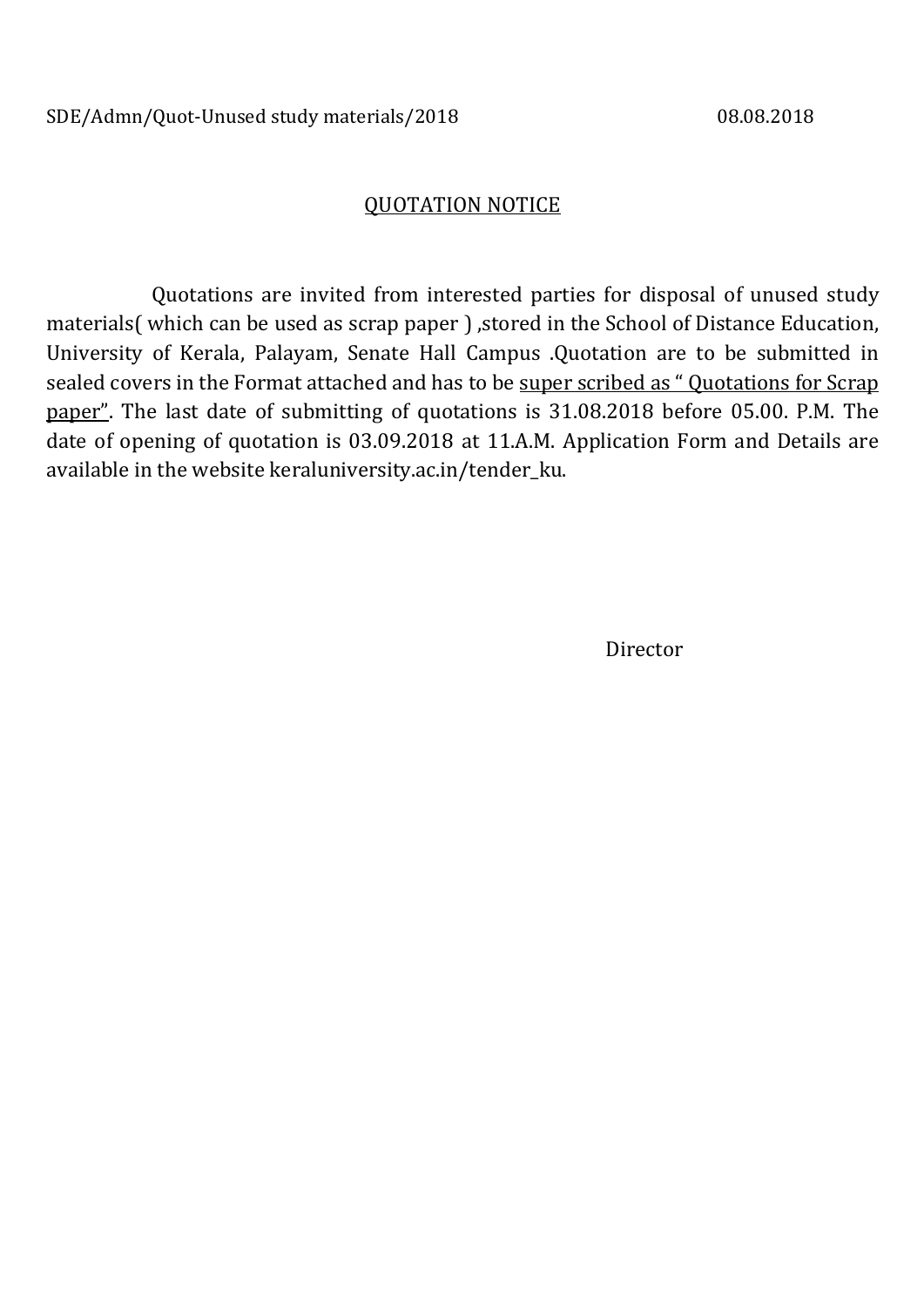## QUOTATION FOR REMOVAL OF PRINTED MATERIALS (IDEAL FOR SCRAP PAPER) FROM SCHOOL OF DISTANCE EDUCATION, PALAYAM, TRIVANDRUM-34

### Part-I

- 1. Name of the Firm/Party:
- 2. Contact Person:
- 3. Address:

4. Phone No:

5. Mobile no.

6. Rate Per kilogram must be quoted as give below:-

### PART-II

| SI.<br>No. | [tem                            | Rate per Kg. (In Rs.) |
|------------|---------------------------------|-----------------------|
|            | <b>Printed Material s-Books</b> |                       |

(The party has to submit the quotation as per the Form attached)

Signature of the Authorized Signatory

Director (i/c)